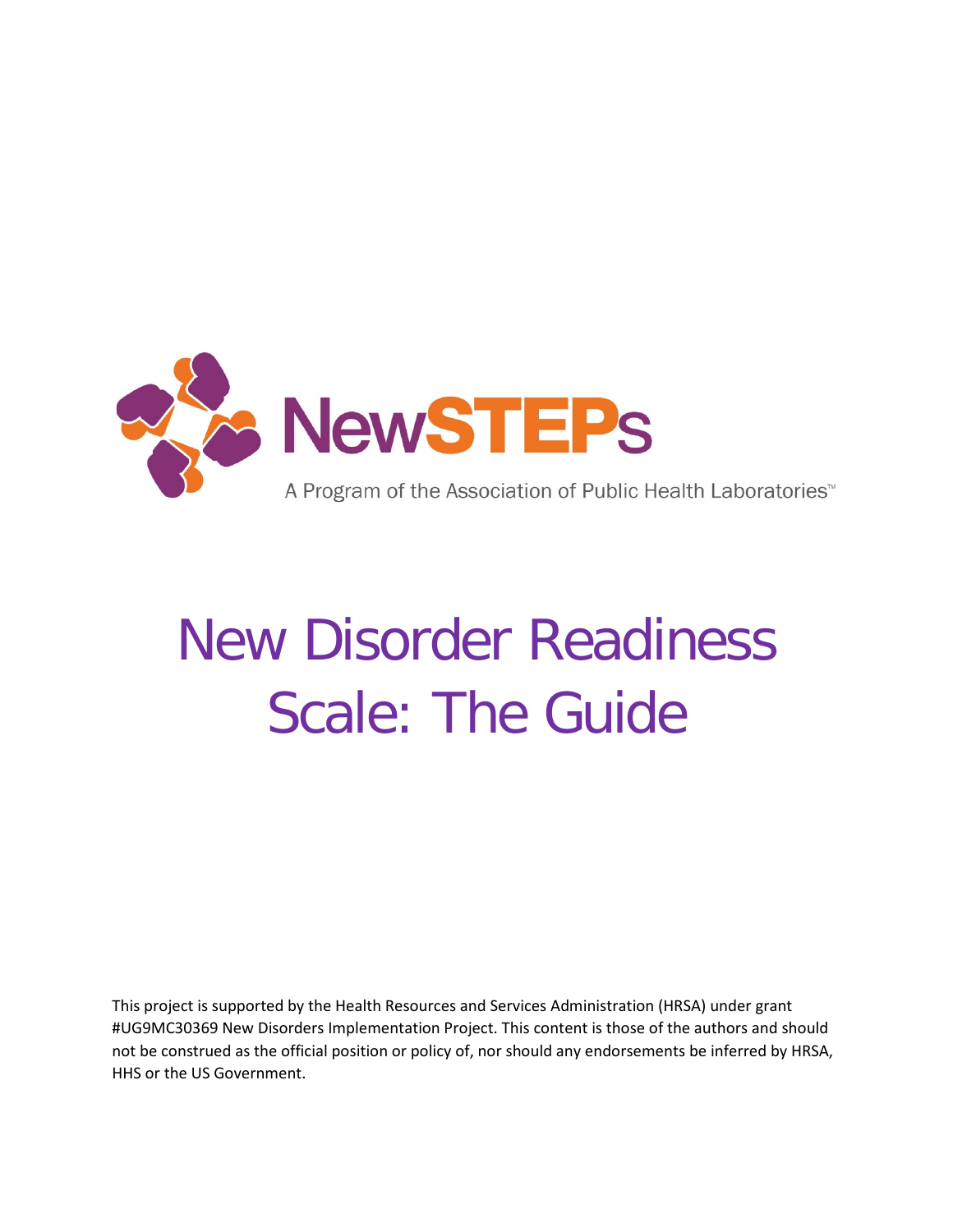

#### Introduction

The NewSTEPs New Disorder Readiness Scale is intended to track progress toward full implementation of screening for a new disorder, as well as to provide data to NewSTEPs on how long the different phases and milestones of the implementation process take, how these timelines vary by disorder, program and other variables.

NewSTEPs will use the New Disorder Readiness Scale to track subawardee progress to gain a national understanding of time and factors required for new disorder implementation, and to share this information to identify barriers and rate-limiting-steps. Ultimately, information garnered from the completed New Disorder Readiness Scale will inform policies regarding implementation of screening for new disorders and will enable NewSTEPs to better target and focus on areas for which additional technical assistance and resources are required.

The intent of this guide is to provide information on completing the New Disorders Readiness Scale. This is a living document that will be updated routinely as information is obtained from newborn screening programs to better refine this scale. Current iterations will be made available on newsteps.org.

Please direct all feedback and questions to the NewSTEPs Evaluator, Dr. Yvonne Kellar-Guenther at [Yvonne.Kellar-Guenther@ucdenver.edu.](mailto:Yvonne.Kellar-Guenther@ucdenver.edu)

#### Disorder Selection

#### **New Disorder Readiness Scale**

This scale is designed to track the progress of the Newborn screening program during the process of implementing screening for new disorders. Date Started Tool: Update1 Date: \_\_\_  $\_$  Update4:  $\_$ Please complete the table below for the following new disorder \_

Timing of activities and milestones achieved may differ by disorder. Therefore, we request that you complete a separate scale for each new disorder. If you are initiating implementation for more than one disorder, please complete a new scale for each.

Data fields have been placed so that progress may be tracked by NewSTEPs.

#### General Notes for Completing the Table

| <b>Activity/Milestone</b><br>Not started | Date started<br>(MM/DD/YYYY)<br>*if exact day is<br>unknown use 1st of<br>the month | Date<br>Completed/<br><b>Implemented</b><br>(MM/DD/YYYY)<br>*if exact day is<br>unknown use 1st of the<br>month | Not<br><b>Applicable</b> | <b>Notes</b> |
|------------------------------------------|-------------------------------------------------------------------------------------|-----------------------------------------------------------------------------------------------------------------|--------------------------|--------------|
|------------------------------------------|-------------------------------------------------------------------------------------|-----------------------------------------------------------------------------------------------------------------|--------------------------|--------------|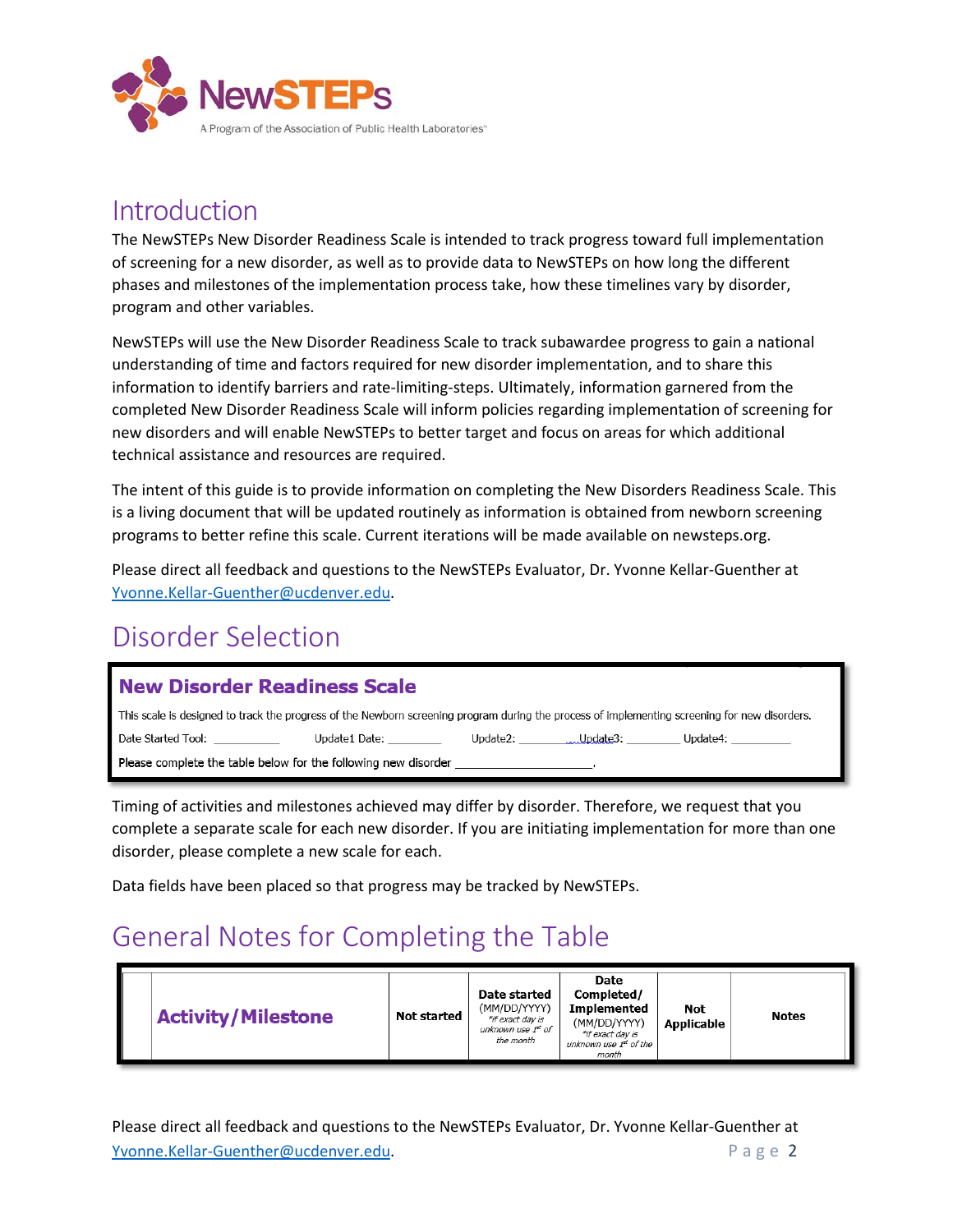

- Phases 1, 2, and 4 represent implementation activities and Phase 3 represents education related activities.
- Your state may not need to conduct each activity/milestone listed. If the activity does not apply to your state, please check "not applicable" for that line.
- Start and completion dates are estimates. NewSTEPs would like to capture whether the activity takes three months or twelve months, and as such exact dates are helpful but not required. If you are unsure, please use the first of the month.
- If a required activity has not yet been initiated, please mark "not started." If preparations for an activity have been initiated, please select "started" and enter the month and year preparation was initiated.
- Use the notes field to capture feedback or other information that is important to understanding the time required to complete a given activity.

|               | <b>Activity/Milestone</b>                                             | <b>Not started</b> | Date started<br>(MM/DD/YYYY)<br>*if exact day is<br>unknown use 1st of<br>the month | <b>Date</b><br>Completed/<br><b>Implemented</b><br>(MM/DD/YYYY)<br>*if exact day is<br>unknown use 1st of the | Not<br><b>Applicable</b> | <b>Notes</b> |
|---------------|-----------------------------------------------------------------------|--------------------|-------------------------------------------------------------------------------------|---------------------------------------------------------------------------------------------------------------|--------------------------|--------------|
|               |                                                                       |                    |                                                                                     | month                                                                                                         |                          |              |
|               | <b>Approval/Authority to Screen</b>                                   |                    |                                                                                     |                                                                                                               |                          |              |
|               | Obtain approval from the NBS Advisory                                 |                    |                                                                                     |                                                                                                               |                          |              |
|               | Committee (from initial                                               |                    |                                                                                     |                                                                                                               |                          |              |
|               | presentation/meeting to final approval).                              |                    |                                                                                     |                                                                                                               |                          |              |
|               | Obtain approval from the Board of                                     |                    |                                                                                     |                                                                                                               |                          |              |
|               | Health/Commissioner/other leaders                                     |                    |                                                                                     |                                                                                                               |                          |              |
|               | (from initial presentation/meeting to                                 |                    |                                                                                     |                                                                                                               |                          |              |
| <b>Screen</b> | final approval).                                                      |                    |                                                                                     |                                                                                                               |                          |              |
|               | Other approval authority activities.                                  |                    |                                                                                     |                                                                                                               |                          | Specify:     |
| g             | Mandate/approval to start screening/                                  |                    |                                                                                     |                                                                                                               |                          |              |
| Authority     | state approves disorder for NBS.                                      |                    |                                                                                     |                                                                                                               |                          |              |
|               | Obtain approval from the Institutional                                |                    |                                                                                     |                                                                                                               |                          |              |
|               | Review Board (IRB) to initiate pilot<br>testing, if needed.           |                    |                                                                                     |                                                                                                               |                          |              |
|               | <b>Approval of Funding</b>                                            |                    |                                                                                     |                                                                                                               |                          |              |
|               | Develop a budget to show costs for                                    |                    |                                                                                     |                                                                                                               |                          |              |
|               | screen, including laboratory testing,                                 |                    |                                                                                     |                                                                                                               |                          |              |
|               | follow-up, information technology, etc.                               |                    |                                                                                     |                                                                                                               |                          |              |
| Phase         |                                                                       |                    |                                                                                     |                                                                                                               |                          |              |
|               | Obtain approval by NBS Advisory<br>Committee for increase in funding. |                    |                                                                                     |                                                                                                               |                          |              |
|               | Obtain approval by the State Budget                                   |                    |                                                                                     |                                                                                                               |                          |              |
|               | Authority.                                                            |                    |                                                                                     |                                                                                                               |                          |              |
|               | Other funding activities.                                             |                    |                                                                                     |                                                                                                               |                          | Specify:     |
|               | Approval for fee increase.                                            |                    |                                                                                     |                                                                                                               |                          |              |
|               |                                                                       |                    |                                                                                     |                                                                                                               |                          |              |
|               | Fee increase implemented.                                             |                    |                                                                                     |                                                                                                               |                          |              |

#### Phase 1 – Authority to Screen

Each state has a different process for getting a condition approved to begin screening and in some cases for gaining approval. Phase 1 specific activity/milestone clarifications include:

• Obtaining approval can range from: 1) preparing a presentation for a governing body; 2) explaining the new disorder and why the state should consider screening for this disorder;

Please direct all feedback and questions to the NewSTEPs Evaluator, Dr. Yvonne Kellar-Guenther at [Yvonne.Kellar-Guenther@ucdenver.edu.](mailto:Yvonne.Kellar-Guenther@ucdenver.edu) Page 3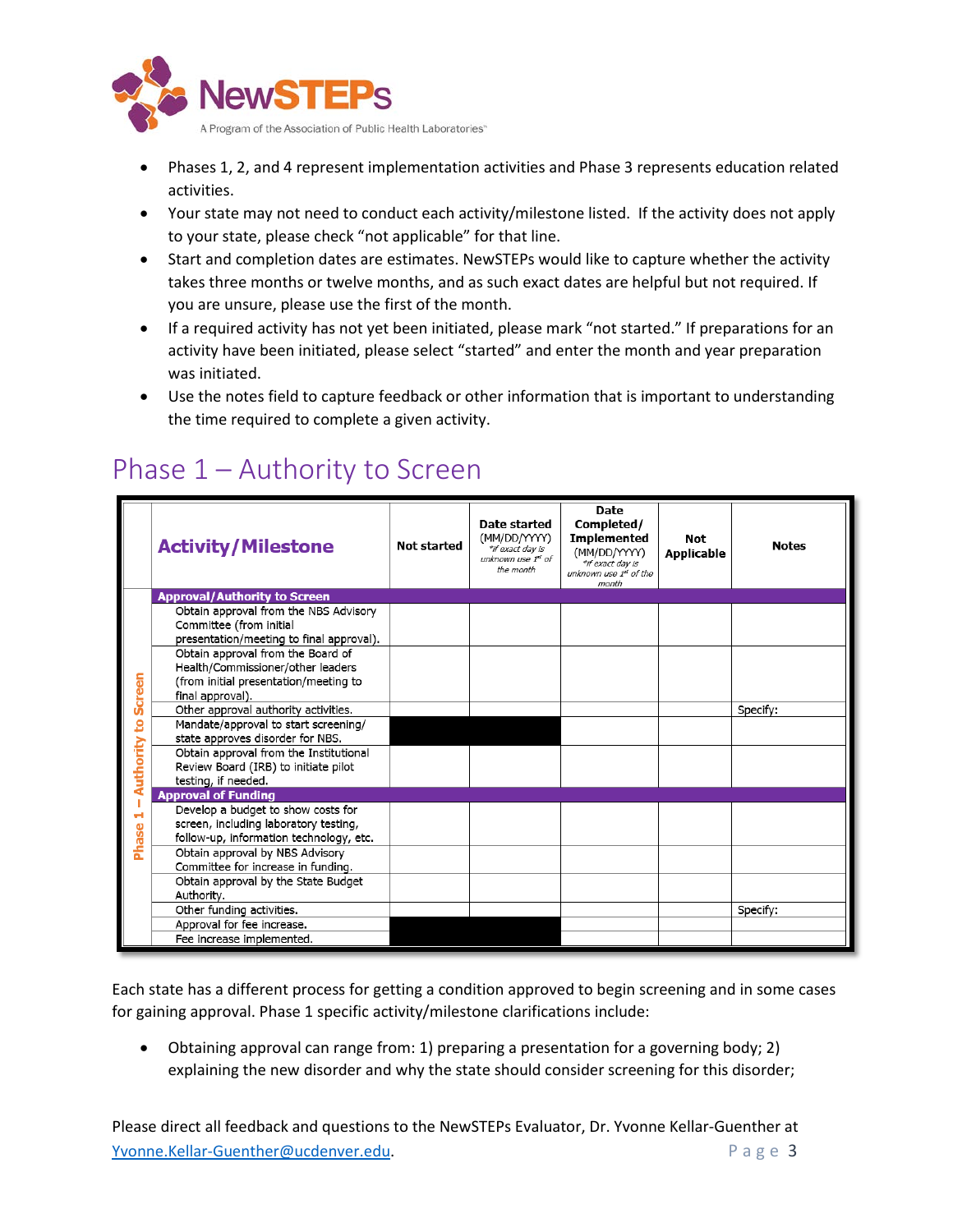

3)providing information so that the disorder can be voted on for inclusion if applicable; or 4) performing activities required to change state rules to add a new disorder.

- Multiple groups are captured here to ensure state-to-state variation is considered. Some states may start with their advisory committee prior to elevating the requests to the Board of Health. **Please specify the process where applicable, using the notes section**.
- If your state is required to achieve a milestone or conduct an activity prior to gaining approval, please add this to the "other approval authority activities" line. Please also describe the activity or milestone in the notes section.
- "Mandate/approval to start screening/state approves disorder for NBS" is considered the result of obtaining authority to screen activities. We do not ask for a start date because we believe the other activities represent the start date. We would like the completed/implemented date because in some states there is a lag from gaining approval to actually receiving a mandate to start screening.
- If your state is required to achieve a milestone or conduct an activity prior to approval for funding or a funding increase, please add this to "other funding activities" with a description of the activity or milestone in the notes section.
- "Approval for fee increase" and "Fee increase implemented" are considered the results of having obtained approval for funding activities. We do not ask for a start date because we believe the other activities represent the start date. We would like the completed/implemented date because in some states there is a lag from gaining approval from the governing bodies to the time the fee increase being implemented.

#### Phase 2 – Lab & Follow-up Logistics

|                        | <b>Activity/Milestone</b>                                                                                                                                                          | <b>Not started</b> | Date started<br>(MM/DD/YYYY)<br>*if exact day is<br>unknown use 1st of<br>the month | Date<br>Completed/<br><b>Implemented</b><br>(MM/DD/YYYY)<br>*if exact day is<br>unknown use 1st of the<br>month | Not<br><b>Applicable</b> | <b>Notes</b> |  |
|------------------------|------------------------------------------------------------------------------------------------------------------------------------------------------------------------------------|--------------------|-------------------------------------------------------------------------------------|-----------------------------------------------------------------------------------------------------------------|--------------------------|--------------|--|
|                        | <b>Laboratory</b>                                                                                                                                                                  |                    |                                                                                     |                                                                                                                 |                          |              |  |
|                        | <b>Establish the Algorithm1</b>                                                                                                                                                    |                    |                                                                                     |                                                                                                                 |                          |              |  |
|                        | Identify screen methodology/assay for<br>(first -fifth) testing.                                                                                                                   |                    |                                                                                     |                                                                                                                 |                          |              |  |
| Logistics<br>Follow-up | Please specify the methodology for (first-<br>fifth) testing. (select one from dropdown<br>menu)<br>MS/MS<br>• LS-MS/MS<br>Digital Microfluidics<br>Molecular Methodology, specify |                    |                                                                                     |                                                                                                                 |                          |              |  |
| ಷ                      | Other, specify                                                                                                                                                                     |                    |                                                                                     |                                                                                                                 |                          |              |  |
| 슴                      | Develop/validate assay for (first-fifth) tier<br>testing.                                                                                                                          |                    |                                                                                     |                                                                                                                 |                          |              |  |
|                        | <b>External Lab Contracts</b>                                                                                                                                                      |                    |                                                                                     |                                                                                                                 |                          |              |  |
| N                      | Add testing to outside lab contract<br>(Phase 2b)                                                                                                                                  |                    |                                                                                     |                                                                                                                 |                          |              |  |
| <b>Phase</b>           | <b>Facility/Infrastructure Readiness</b>                                                                                                                                           |                    |                                                                                     |                                                                                                                 |                          |              |  |
|                        | Describe and ensure adequate space for<br>testing.                                                                                                                                 |                    |                                                                                     |                                                                                                                 |                          |              |  |
|                        | Develop adjusted workflow to<br>accommodate new test.                                                                                                                              |                    |                                                                                     |                                                                                                                 |                          |              |  |

Please direct all feedback and questions to the NewSTEPs Evaluator, Dr. Yvonne Kellar-Guenther at [Yvonne.Kellar-Guenther@ucdenver.edu.](mailto:Yvonne.Kellar-Guenther@ucdenver.edu) Page 4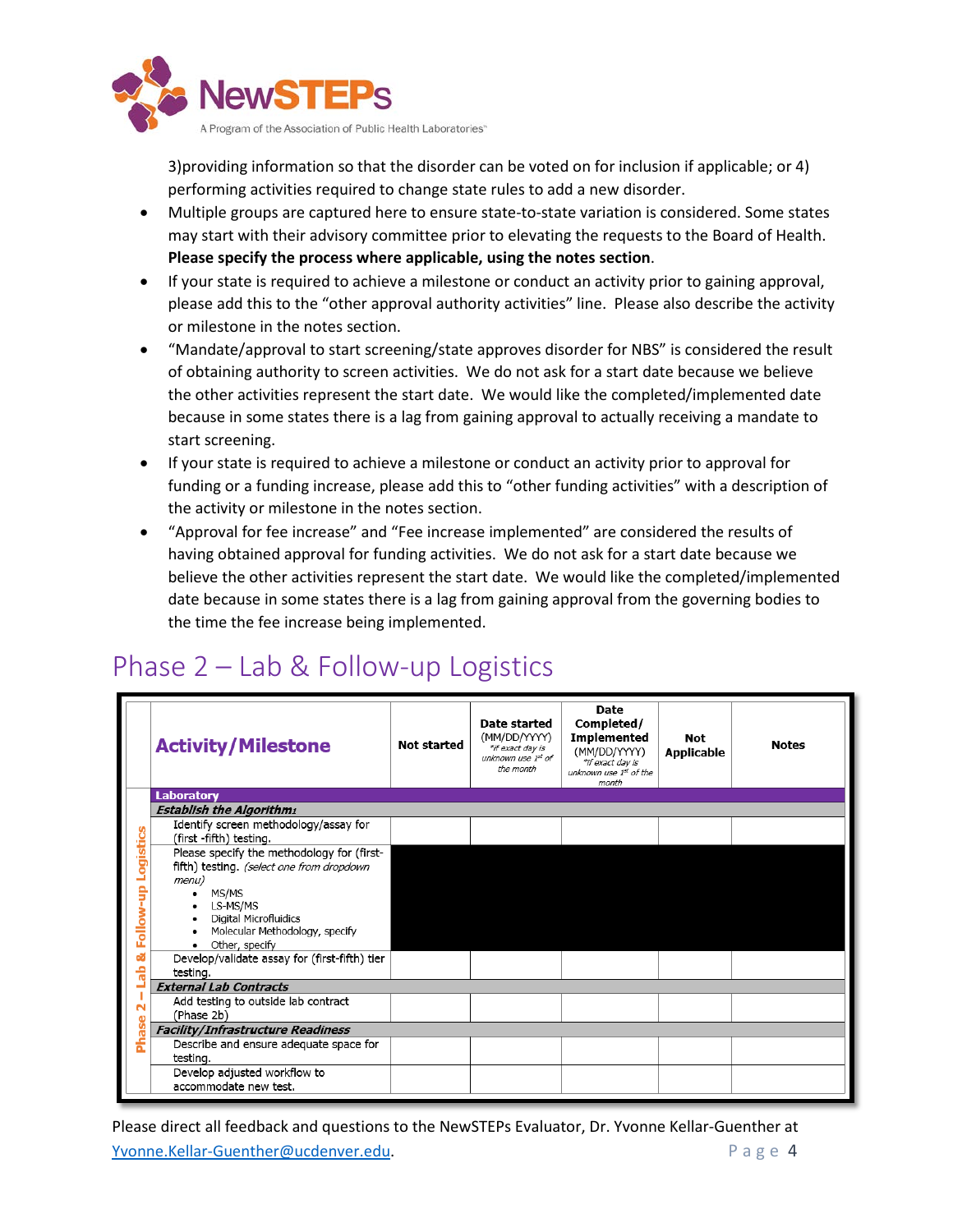

Phase 2 of the New Disorder Readiness Scale is stratified by laboratory, follow up, and information technology, with subsections under laboratory and information technology indicated in italics. Phase 2 specific activity/milestone clarifications include:

- Laboratory:
	- o Under *Establish the Algorithm*, we ask about methodology used for testing the newborn screening disorder for which you are completing the Readiness Scale. You will need to **complete this section for each level of testing (e.g., first tier, second tier, third tier, etc.)**. Further this section contains an item "develop/validate of assay for testing", which includes: 1) assay identification; 2) development and placement of quality improvement activities, including proficiency testing; and 3) implementation of controls, including cost estimates.
		- Note that when selecting "molecular" methodology, the "date started" should include when readiness for molecular testing was initially assessed.
	- o Under *External Lab Contracts*, there is an item "Add testing to outside laboratory contract," which captures instances where your laboratory is not performing this screen but another laboratory is performing it for the newborns in your state. If this is the case, you might need to check "Not applicable" above for "Establish the Algorithm" category. When considering date started and implementation dates for "Add testing to outside laboratory contract," please include notes on steps taken to identify a screening laboratory, development of contract, development of system for information exchange, and mechanisms for specimen transport, etc.
	- o Under *Staffing* the item "Develop staffing plan and ensure adequate staffing" relates to the process to add staff, shift staff responsibilities, or the decision to make no changes. Please share the timing of activities to decide whether current staffing is adequate, when changes are necessary and how long it will take to bring on adequate staffing. Further, the item "Train staff to begin testing for the new condition" can refer to in-house training, external courses or workshops, including those provided by the Centers for Disease Control and Prevention (CDC) and other laboratories. All such training activities can be included in this milestone.

#### **Follow Up**

- o Develop staffing plan and ensure adequate staffing" relates to the process to add staff, shift staff responsibilities, or the decision to make no changes. Please share the timing of activities to decide whether current staffing is adequate, when changes are necessary and how long it will take to bring on adequate staffing. For example, weekend staff may need to be shifted if a specific condition requires immediate call-out.
- o "Develop and gain buy-in" on short-term/long-term follow-up protocols for abnormal screens can include any activities required to obtain approval for new staffing patterns and for working with providers to determine when an abnormal screen should be called out.
- o "Identify medical specialists and/or treatment center to work with/refer to and establish contract/agreement to follow infants" refers to the specialists or center who would perform

Please direct all feedback and questions to the NewSTEPs Evaluator, Dr. Yvonne Kellar-Guenther at [Yvonne.Kellar-Guenther@ucdenver.edu.](mailto:Yvonne.Kellar-Guenther@ucdenver.edu) Page 5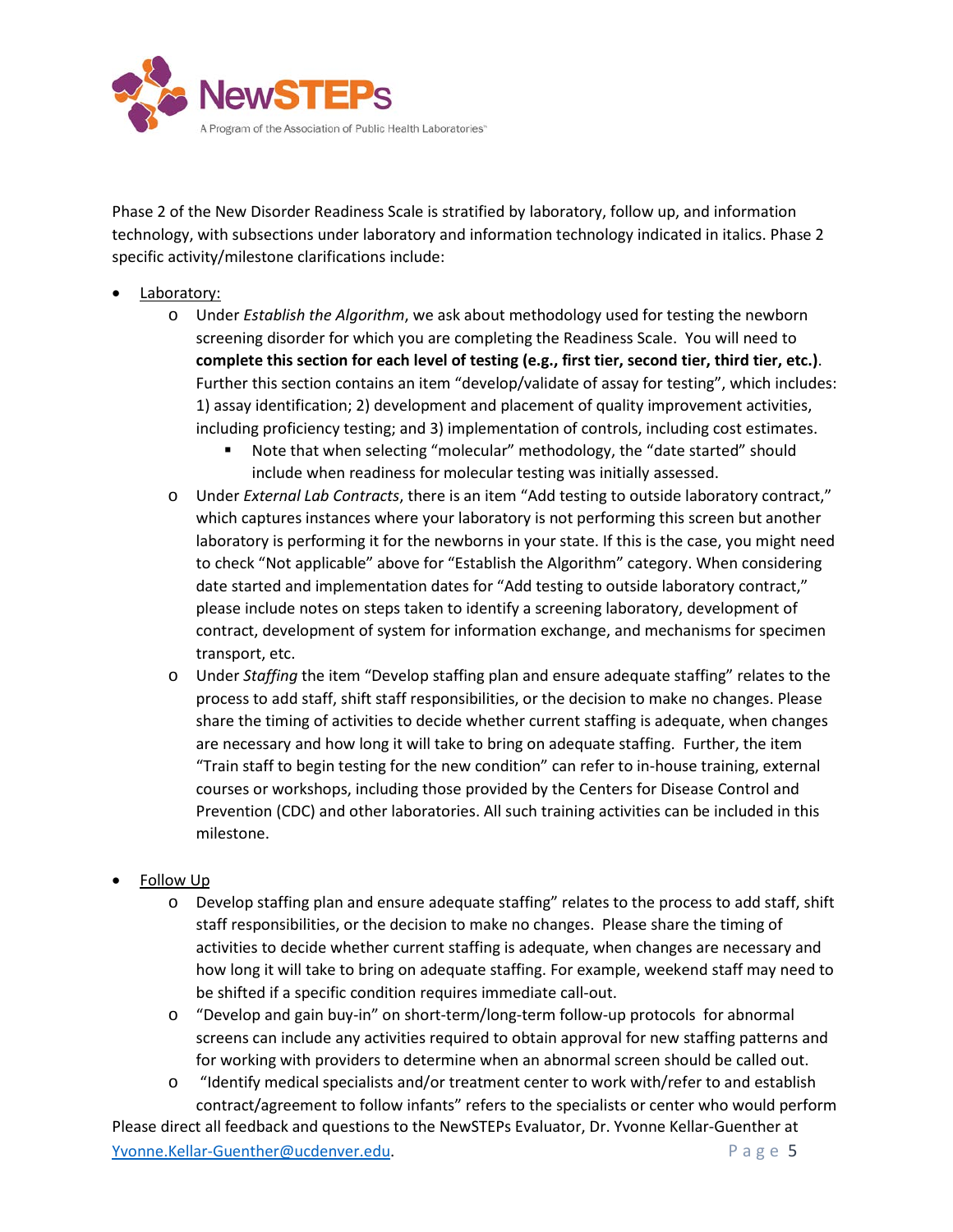

confirmatory testing and treatment. This includes both identification and development of a formal arrangement/contract with providers such that follow-up activities following an abnormal screen are conducted.

- Information Technology:
	- o For this section, each activity/milestone is stratified into five sections: *Disorder is Integrated into LIMS Testing & Reporting; Disorder is Integrated into Follow-up Reporting System; Disorder is Integrated into Electronic Order Protocol, Disorder is Integrated into Electronic Results Protocol*, and *Other IT activities.*
	- o Each section, with the exception of *Other*, asks about the following activities/milestones:
		- "Describe and develop specifications" includes identifying, creating, and adding any new data fields to the information systems.
		- "Identify required coding changes and implement changes" includes applying the developed specification to the information systems.
		- "Validate the changes" includes testing changes to the information systems with pilot data or other data to ensure the information systems are working correctly
	- o Any large Information Technology (IT) activity or milestone that is not listed should be added to *Other IT Activities*. Please describe the activity or milestone in the notes section.

### Phase 3 – Education

|              | <b>Activity/Milestone</b>                                                                               | <b>Not started</b> | Date started<br>(MM/DD/YYYY)<br>*if exact day is<br>unknown use 1st of<br>the month | Date<br>Completed/<br><b>Implemented</b><br>(MM/DD/YYYY)<br>*if exact day is<br>unknown use 1st of the<br>month | Not<br><b>Applicable</b> | <b>Notes</b> |
|--------------|---------------------------------------------------------------------------------------------------------|--------------------|-------------------------------------------------------------------------------------|-----------------------------------------------------------------------------------------------------------------|--------------------------|--------------|
|              | <b>Education for Families</b>                                                                           |                    |                                                                                     |                                                                                                                 |                          |              |
|              | Identify and modify family education<br>materials to be state specific.                                 |                    |                                                                                     |                                                                                                                 |                          |              |
|              | Initiate a strategy for family education<br>materials and create own family<br>education materials.     |                    |                                                                                     |                                                                                                                 |                          |              |
|              | Identify or create measures to track<br>impact of family education materials.                           |                    |                                                                                     |                                                                                                                 |                          |              |
|              | Family education materials are<br>distributed.                                                          |                    |                                                                                     |                                                                                                                 |                          |              |
|              | <b>Education for Providers</b>                                                                          |                    |                                                                                     |                                                                                                                 |                          |              |
| ucation<br>ū | Identify and modify provider education<br>materials to be state specific.                               |                    |                                                                                     |                                                                                                                 |                          |              |
| ш<br>m       | Initiate a strategy for provider education<br>materials and create own provider<br>education materials. |                    |                                                                                     |                                                                                                                 |                          |              |
| ase<br>Ë     | Identify or create measures to track<br>impact of provider education materials.                         |                    |                                                                                     |                                                                                                                 |                          |              |
|              | Provider education materials are<br>distributed.                                                        |                    |                                                                                     |                                                                                                                 |                          |              |
|              | <b>Education for the General Public</b>                                                                 |                    |                                                                                     |                                                                                                                 |                          |              |
|              | Identify and modify education materials<br>for the general public to be state specific.                 |                    |                                                                                     |                                                                                                                 |                          |              |
|              | Initiate a strategy for general public.                                                                 |                    |                                                                                     |                                                                                                                 |                          |              |